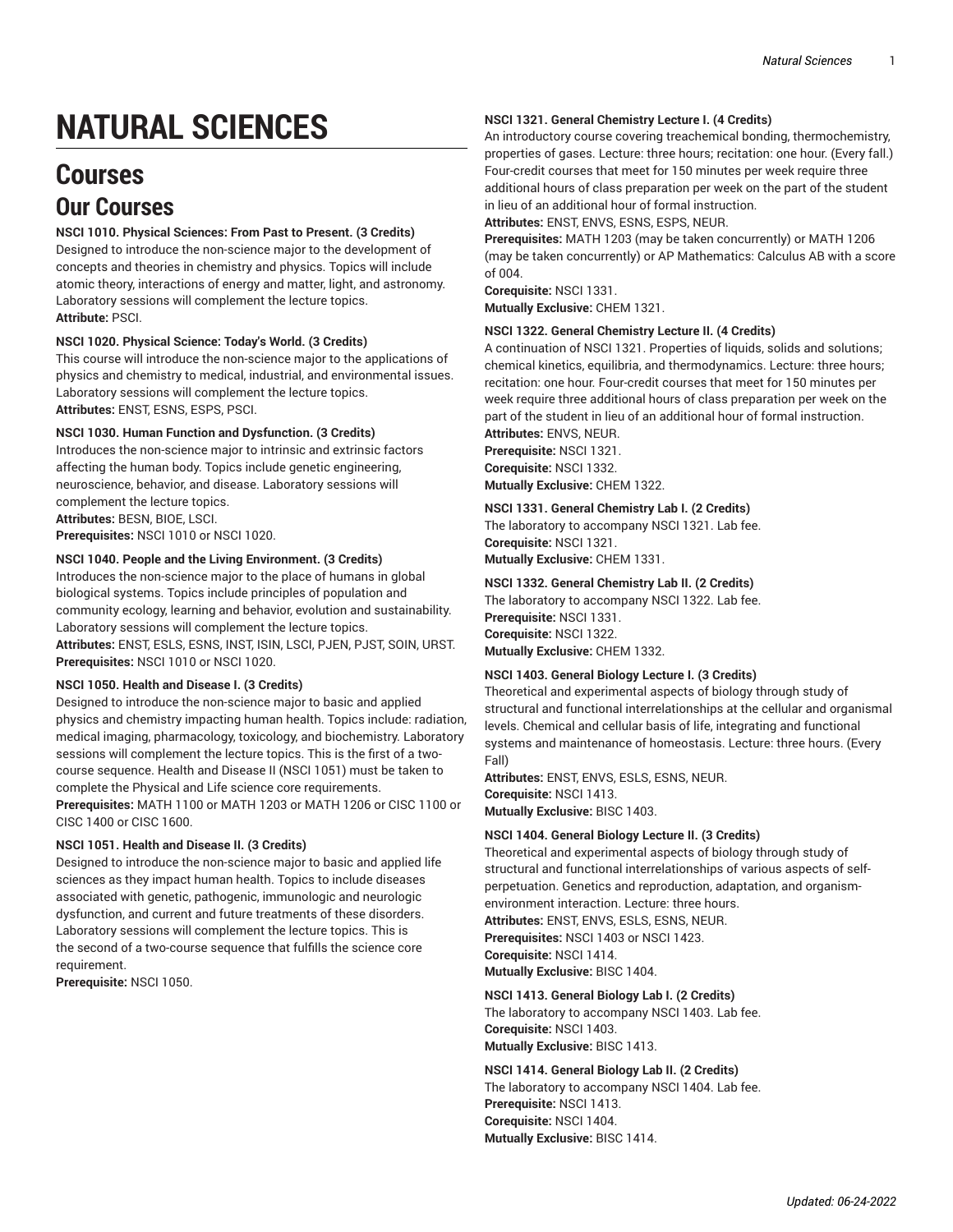# **NSCI 1423. Concepts in Biology Lecture I. (3 Credits)**

The goal of this course is to provide insight into the fundamentals of Biology. Particular areas of emphasis include understanding the theoretical and experimental aspects of the biology of animals emphasizing structural and functional interrelationships at the cellular and organismal levels. Topics include cellular and biochemical basis of life, functional anatomy, neurobiology and homeostasis. Lecture: three hours. (Every Fall)

**Attributes:** ENST, ESLS, ESNS, NEUR. **Corequisite:** NSCI 1433.

# **NSCI 1424. Concepts in Biology Lecture II. (3 Credits)**

Theoretical and experimental aspects of the biology of animals emphasizing structural and functional aspects of self-perpetuation. Topics include reproduction, heredity, behavioral biology, evolution and organism-environment interactions. Lecture: three hours. (Every Spring) **Attributes:** ENST, ESLS, ESNS, NEUR.

**Prerequisites:** NSCI 1423 or NSCI 1403. **Corequisite:** NSCI 1434.

# **NSCI 1433. Concepts in Biology Lab I. (2 Credits)**

The laboratory to accompany NSCI 1423. Lab fee. **Attribute:** ENVS.

**Corequisite:** NSCI 1423.

# **NSCI 1434. Concepts in Biology Lab II. (2 Credits)**

The laboratory to accompany NSCI 1424. Lab fee. **Attribute:** ENVS. **Prerequisite:** NSCI 1433. **Corequisite:** NSCI 1424.

# **NSCI 1501. General Physics Lecture I. (3 Credits)**

The fundamental physics course for majors in natural sciences. A study of physical quantities, phenomena, and laws in mechanics, heat and sound. Lecture: three hours; recitation: one hour. (Every fall.) **Attributes:** ENST, ESNS, ESPS.

**Prerequisites:** MATH 1203 or MATH 1206 or MATH 12AB or MATH 12BC. **Corequisite:** NSCI 1511.

#### **NSCI 1502. General Physics Lecture II. (3 Credits)**

The continuation of General Physics I with studies in electromagnetism, optics, relativity, atomic and nuclear physics. Lecture: three hours; recitation: one hour. (Every spring.) **Prerequisite:** NSCI 1501.

**Corequisite:** NSCI 1512.

# **NSCI 1511. General Physics Lab I. (1 Credit)**

The laboratory to accompany NSCI 1501. Lab fee.

# **NSCI 1512. General Physics Lab II. (1 Credit)**

The laboratory to accompany NSCI 1502. Lab fee. **Prerequisites:** NSCI 1511 or PHYS 1511.

# **NSCI 1701. Physics I. (3 Credits)**

A study of mechanics, thermodynamics, electricity and magnetism, optics and atomic physics.

**Prerequisites:** MATH 1207 or AP Mathematics: Calculus BC with a score of 004. **Corequisites:** NSCI 1511, NSCI 1703.

**Mutually Exclusive:** PHYS 1701.

# **NSCI 1702. Physics II. (3 Credits)**

Continuation of NSCI 1701. **Prerequisites:** NSCI 1701 or PHYS 1701. **Corequisites:** NSCI 1512, NSCI 1704. **Mutually Exclusive:** PHYS 1702.

# **NSCI 1703. Physics I Recitation. (0 Credits)**

Discussion and problem solving on topics to be covered in NSCI 1701 Physics I.

**Corequisite:** NSCI 1701.

#### **NSCI 1704. Physics II Recitation. (0 Credits)**

Discussion and problem solving on topics to be covered in NSCI 1702 Physics II.

**NSCI 1999. Tutorial. (1 Credit)**

#### **NSCI 2010. Global Ecology Lecture. (3 Credits)**

An introduction to the principles of ecology, with emphasis on global environmental problems of the present day. The interaction of biological principles with social, political and economic systems. Selected topics include the ecology of global habitats, population biology, air and water pollution, waste disposal and environmental impacts. (Fall, even years). **Attributes:** ENST, ENVS, ESLS, ESNS, INST, ISIN, PJEN, PJST. **Prerequisites:** NSCI 1030 or NSCI 1040 or NSCI 1051 or NSCI 1404 or NSCI 1424 or HPLC 1604.

#### **NSCI 2011. Global Ecology Lab. (2 Credits)**

The laboratory to accompany NSCI 2010. Lab fee. **Prerequisite:** NSCI 2010 (may be taken concurrently).

# **NSCI 2018. Biology of Aging. (3 Credits)**

The emphasis in this course is on present knowledge regarding biological, anatomical, physiological, and cytological changes in people during the aging process. Topics include somatic mutation, cancer and changes in the genetic material, immune systems in aging, free radicals, hormones, sensory systems, neurobiology of aging, and possible directions for future research. (Spring, odd years).

**Attributes:** DISA, NECM, NEUR.

**Prerequisites:** NSCI 1404 or NSCI 1424 or HPLC 1604.

#### **NSCI 2020. An Introduction to Geology. (3 Credits)**

This course covers the basic principles of physical geology and looks at the Earth holistically in time and space, and across different spheres (atmosphere-biosphere-hydrosphere-lithosphere). General Chemistry and General Physics are recommended but not required courses. **Attribute:** ENVS.

#### **NSCI 2040. Research Design and Analysis. (3 Credits)**

Modern methods in the natural sciences generate an embarrassment of riches with respect to data. Scientists need effective methods for acquiring, interpreting, and presenting data. This course provides an overview of the theory and practice of data handling in the modern natural sciences. Topics will include efficient and effective study designs, statistical and graphical aids to summarizing, presenting, and drawing conclusions from data, and accessing and drawing conclusions from biological data bases. The course will reflect the fact that the data handling today is heavily computer based. (Annually in the spring or fall). **Attribute:** NEUR.

**Prerequisites:** (NSCI 1404 and NSCI 1414) or (NSCI 1424 and NSCI 1434) or (HPLC 1604) and (MATH 1206 or MATH 1203).

# **NSCI 2060. Environment: Science, Law, and Policy. (3 Credits)**

Using problem-based investigations and case studies, students will examine scientific, legal and policy aspects of selected topics. The course includes field trips to environmentally sensitive sites and guest speakers.

**Attributes:** ENST, ENVS, EPLE, ESEL, ESLS, ESNS, ESPL, ESPS, LPGP, SOIN, URST.

**Prerequisites:** (NSCI 1404 and NSCI 1414) or (NSCI 1424 and NSCI 1434) or NSCI 1040 or HPLC 1604.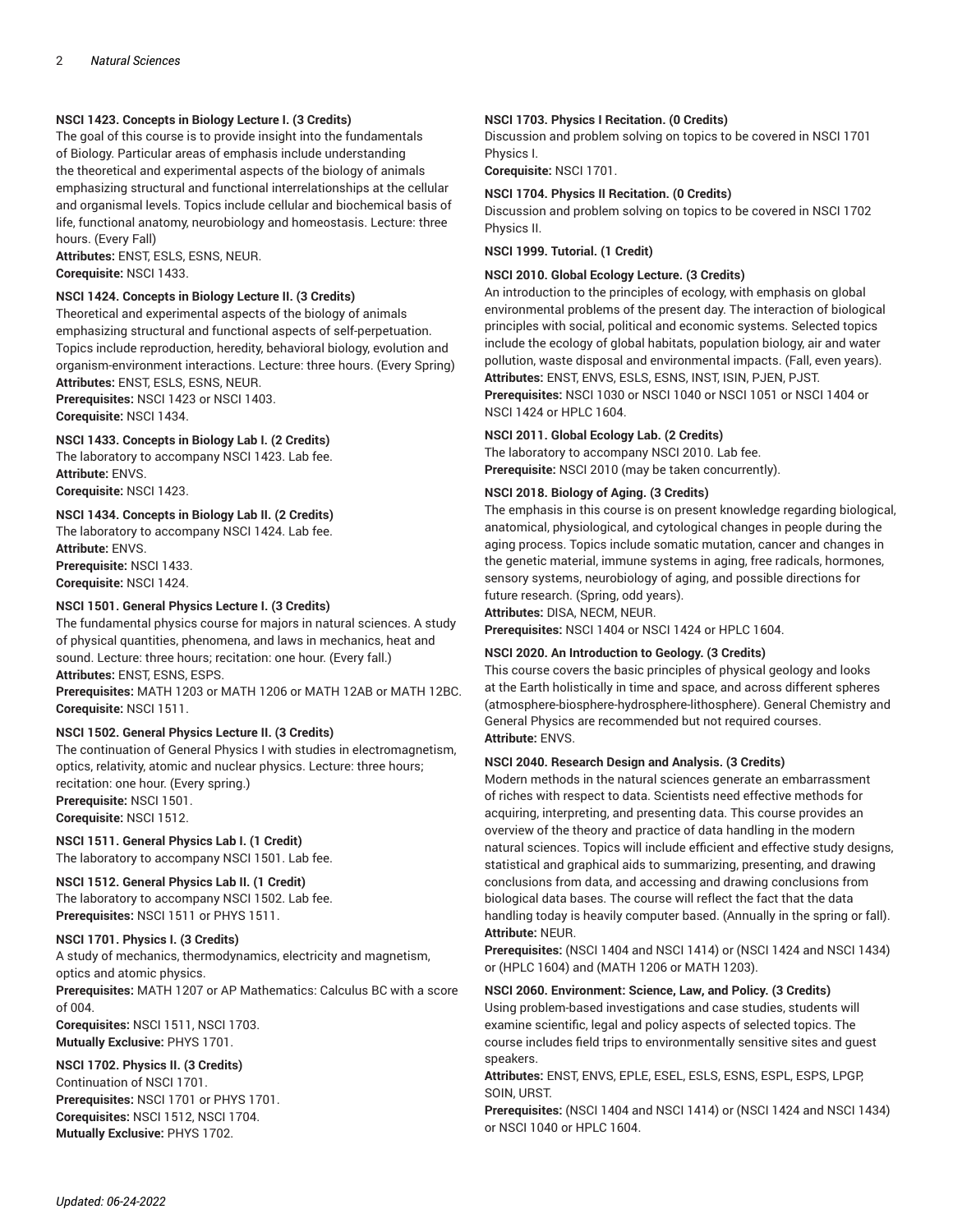#### **NSCI 2122. Immunology Lecture. (3 Credits)**

(Formerly NSCI 2012 or 2022.) An introduction to the concepts of immunology, including theory, clinical applications and techniques. **Attributes:** NECM, NEUR.

**Prerequisites:** (NSCI 1404 and NSCI 1414 or HPLC 1604 or NSCI 1424 and NSCI 1434) and (NSCI 1322 and NSCI 1332). **Mutually Exclusive:** NSCI 2012, NSCI 2022.

#### **NSCI 2141. Vertebrate Anatomy Lecture. (3 Credits)**

(Formerly NSCI 2041.) The origin, relationships and anatomy of vertebrates. Current concepts in evolutionary theory. Emphasis is given to mammals, particularly humans. A systems approach is used to consider the embryological origins as a guide to the anatomical structures in the adult. It is recommended to have previously taken NSCI 3154. **Attributes:** NECM, NEUR.

**Prerequisites:** (NSCI 1404 and NSCI 1414) or (NSCI 1424 and NSCI 1434) or HPLC 1604.

**Corequisite:** NSCI 2841.

**Mutually Exclusive:** NSCI 2041.

# **NSCI 2142. Paleoecology Lecture. (3 Credits)**

An exploration of life and landscapes of the deep past with a focus on the last 2.5 million years of ecosystem change or islands and continents. Readings will be drawn from current sources and peer reviewed publications. Laboratory work will include evaluation of pollen, spores and micro-charcoals data from lake and bog deposits. With a view to understanding current trends, we will examine how prehistoric animal and floral communities have transformed with climate and the arrival of modern humans.

**Attributes:** ENSE, ENST, ENVS, ESLS, ESNS.

**Prerequisites:** (NSCI 1404 and NSCI 1414) or (NSCI 1424 and NSCI 1434) or HPLC 1604.

**Corequisite:** NSCI 2842.

**NSCI 2800. Internship. (2 Credits)** Internship.

#### **NSCI 2822. Immunology Lab. (2 Credits)**

(Formerly part of NSCI 2022.) Optional lab for NSCI 2122 Immunology. Laboratory work will include hematology, serology, and antibody biochemistry. Laboratory section meets weekly. Spring even years. Lab fee.

**Prerequisites:** (NSCI 1404 and NSCI 1414 or NSCI 1424 and NSCI 1434 or HPLC 1604) and (NSCI 1332 and NSCI 1322). **Corequisite:** NSCI 2122.

#### **NSCI 2841. Vertebrate Anatomy Lab. (2 Credits)**

(Formerly part of NSCI 2041.) Lab for NSCI 2141, required. Lab fee. **Prerequisites:** (NSCI 1404 and NSCI 1414) or HPLC 1604. **Corequisite:** NSCI 2141.

#### **NSCI 2842. Paleoecology Lab. (2 Credits)**

Lab work will include evaluation of pollen, spores and micro-charcoal data from lake and bog deposits. Lab work may also include field work. With a view to understanding current trends, we will examine how prehistoric animal and floral communities have transformed with climate and the arrival of modern humans.

**Prerequisites:** NSCI 1322 and (NSCI 1404 and NSCI 1414) or (NSCI 1424 and NSCI 1434) or HPLC 1604.

**Corequisite:** NSCI 2142.

#### **NSCI 2999. Natural Science Tutorial. (2 Credits)**

#### **NSCI 3014. Molecular Ecology Lab. (2 Credits)**

This course will introduce students to the field of Molecular Ecology, the use of molecular methods to address evolutionary, behavioral, conservation, and ecological questions. This laboratory course will provide hands-on training in molecular ecology experimental and analytical skills. In addition, students will gain experience in experimental design, the critical evaluation of the scientific literature and in written and oral scientific communication. This will be accomplished in the context of semester projects that the students design and implement. **Prerequisites:** (NSCI 1404 and NSCI 1414) or (NSCI 1424 and NSCI 1434) or (HPLC 1604).

#### **NSCI 3101. Biological Modeling. (4 Credits)**

Computational models and methods have become vital techniques for 21st-century scientific research in the biological sciences. New experimental technologies and increasingly powerful tools for gathering, storing, and processing large amounts of experimental data require flexible methods for analyzing and understanding these modern biological datasets. Basic programming and analytical and computational modeling methods are now required skills for scientists to understand, analyze, and present data in biology and neuroscience. In this course, we will provide students with the basic skills of programming, data analysis, and mathematical modeling for researchers in the biological sciences using the programming language Python. Students will learn techniques from linear algebra and review basic calculus ideas in the service of understanding and implementing mathematical models used in biology and neuroscience. The course will consist of two lectures a week which will introduce students to the necessary biological, mathematical, statistical, and programming concepts, and a 2.5 hour weekly recitation where students will work in pairs to implement the ideas they've learned in class. Note: Four-credit courses that meet for 150 minutes per week require three additional hours of class preparation per week on the part of the student in lieu of an additional hour of formal instruction.

#### **Attributes:** ENSE, ENVS, NESY, NEUR.

**Prerequisites:** NSCI 1404 or NSCI 1424 or HPLC 1604 and (NSCI 2040 or MATH 1205).

**Corequisite:** NSCI 3102.

#### **NSCI 3102. Biological Modeling Recitation. (0 Credits)**

This recitation is part of the Biological Modeling lecture course. Students will work in pairs to implement ideas and topics from NSCI 3101. **Attributes:** ENVS, NESY, NEUR.

**Prerequisites:** NSCI 1404 or NSCI 1424 or HPLC 1604 and (NSCI 2040 or MATH 1205).

**Corequisite:** NSCI 3101.

#### **NSCI 3121. Organic Chemistry Lecture I. (4 Credits)**

(Formerly NSCI 3021.) Comprehensive organic chemistry course which includes an understanding of how structure relates to activity, pi bond chemistry, stereochemistry, elimination versus substitution reactions, and an introduction to infrared and nuclear magnetic resonance spectroscopies, and mass spectroscopy.

**Attributes:** ENSE, ENVS.

**Prerequisites:** NSCI 1322 or CHEM 1322.

**Corequisite:** NSCI 3821.

**Mutually Exclusive:** CHEM 2521.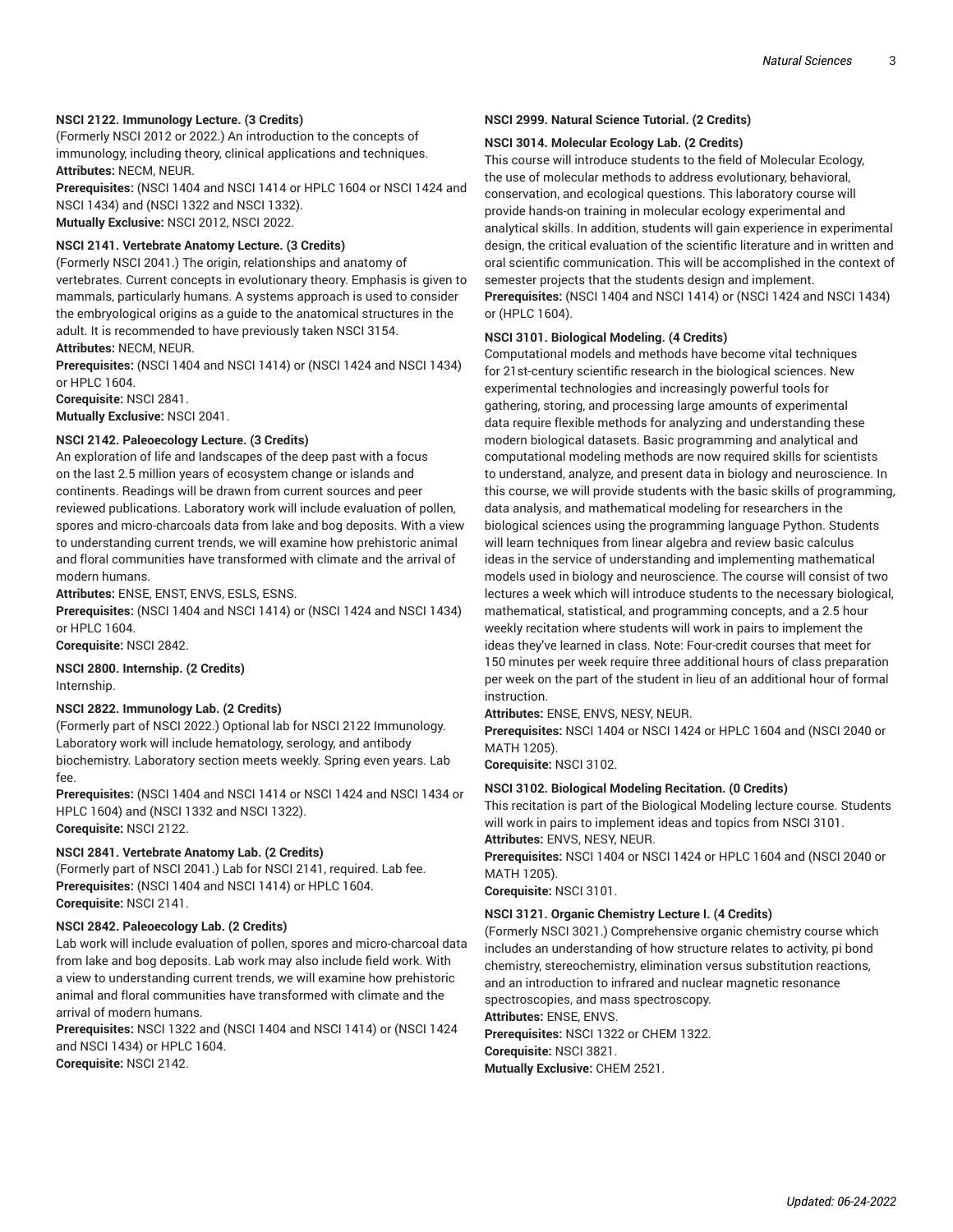# **NSCI 3122. Organic Chemistry Lecture II. (4 Credits)**

(Formerly NSCI 3031.) A continuation of NSCI 3121. Topics include electrophilic aromatic substitution carbonyl chemistry, condensation reactions, UV and mass spectroscopy, proteins, carbohydrates and lipids. Every spring. Four-credit courses that meet for 150 minutes per week require three additional hours of class preparation per week on the part of the student in lieu of an additional hour of formal instruction.

**Attributes:** ENSE, ENVS, NECM, NEUR.

**Prerequisite:** NSCI 3121. **Corequisite:** NSCI 3822.

# **NSCI 3133. Genetics Lecture. (3 Credits)**

(Formerly NSCI 3023 or 3033.) This course will examine aspects of genetics including the biological basis of inheritance, the molecular and cellular biology of genes, genetic engineering, and evolution and population genetics. We will focus on classic and cutting edge genetic experiments, tools, and model organisms in order to understand fundamental genetics principles and to explore real-world applications in medicine, agriculture, and industry.

**Attributes:** ENSE, ENVS, NECM, NEUR.

**Prerequisites:** (NSCI 1404 and NSCI 1414) or (NSCI 1424 and NSCI 1434) or (HPLC 1604) and (NSCI 1331 and NSCI 1332).

**Mutually Exclusive:** BISC 2539, NSCI 3023, NSCI 3033.

# **NSCI 3154. Cell and Development Biology Lecture. (3 Credits)**

(Formerly NSCI 3054 or 3044.) Study of growth, patterning, and differentiation in multicellular organisms, with an emphasis on vertebrate and invertebrate model organisms. This course discusses our current understanding of how multicellular organisms are formed based on experiments in classical embryology, cell biology and developmental genetics. This course emphasizes interpretation and analysis of experiments. (Spring, even years)

**Attributes:** NECM, NEUR.

**Prerequisites:** (NSCI 1404 and NSCI 1414 or NSCI 1424 and NSCI 1434 or HPLC 1604) and (NSCI 1322 and NSCI 1332). **Mutually Exclusive:** BISC 3754, NSCI 3044, NSCI 3054.

**NSCI 3821. Organic Chemistry Lab I. (2 Credits)**

(Formerly NSCI 3022.) A laboratory course introducing the student to the experimental techniques of organic chemistry. Lab Fee.

**Attribute:** ENVS.

**Corequisite:** NSCI 3121. **Mutually Exclusive:** CHEM 2541.

#### **NSCI 3822. Organic Chemistry Lab II. (2 Credits)**

(Formerly NSCI 3032.) A continuation of NSCI 3821. Lab Fee. **Attribute:** ENVS. **Prerequisite:** NSCI 3821.

**Corequisite:** NSCI 3122.

**Mutually Exclusive:** CHEM 2542.

#### **NSCI 3833. Genetics Lab. (2 Credits)**

(Formerly part of NSCI 3033.) Optional lab for NSCI 3133 Genetics. Lab fee.

**Prerequisites:** (NSCI 1404 and NSCI 1414) or (NSCI 1424 and NSCI 1434) or (HPLC 1604) and (NSCI 1331 and NSCI 1332 and NSCI 3133 (may be taken concurrently)). **Corequisite:** NSCI 3133.

**Mutually Exclusive:** BISC 2549.

# **NSCI 3854. Cell and Development Biology Lab. (2 Credits)**

(Formerly part of NSCI 3054.) Optional lab for NSCI 3154 Cell & Development Biology. Lab fee. **Prerequisites:** (NSCI 1404 and NSCI 1414 or NSCI 1424 and NSCI 1434 or HPLC 1604) and (NSCI 1332 and NSCI 1322). **Corequisite:** NSCI 3154.

# **NSCI 3999. Tutorial. (3 Credits)**

Independent research and reading with supervision from a faculty member.

#### **NSCI 4032. Neurobiology Laboratory. (2 Credits)**

Laboratory course designed to complement Neuroscience (NSCI 4630) or Animal Physiology (NSCI 4112). This course provides hands-on experience that reinforces theoretical knowledge of Neuroscience, including circuits, intrinsic properties of neurons, synaptic communication, and the role of genes in behavior. We use electrophysiological methods to record electrical activity in invertebrate neurons, muscle cells, and plant cells. We also use behavioral approaches using different species to understand the link between neuronal function and behavior. Lab fee.

**Prerequisites:** NSCI 4630 (may be taken concurrently) or NSCI 4112 (may be taken concurrently).

#### **Mutually Exclusive:** .

# **NSCI 4080. Pharmacological Chemistry. (3 Credits)**

This course presents the chemistry of molecular recognition between drugs and their targets (receptors, ion-channels, enzymes and nucleic acids) and how this information is used to design new drugs with specific biological functions. In addition to traditional theories of structure and function in drug design, the course will include the most recent research publications in nanoparticle drug delivery, pharmacogenetics (the study of genetic factors and gene-environment interactions that influence drug delivery, bio-availability, metabolism, clearance, and toxicity) and innovative methods for treating cancer. Ethical considerations of the use and misuse of drugs will also be addressed.

**Prerequisites:** NSCI 3122 and (NSCI 1404 and NSCI 1414) or (NSCI 1424 and NSCI 1434) or (HPLC 1604).

# **NSCI 4081. Neurochemistry. (3 Credits)**

This course explores the function of the nervous system on the chemical level, with emphasis on the structure and function of the neurotransmitters and their receptors and psychoactive drugs of use and abuse.

#### **Attribute:** NECM.

**Prerequisites:** NSCI 3122 (may be taken concurrently) and (NSCI 1404 and NSCI 1414) or (NSCI 1424 and NSCI 1434) or (HPLC 1604).

#### **NSCI 4112. Animal Physiology Lecture. (3 Credits)**

Covers processes by which homeostasis is maintained, particularly in humans, inluding basic cell properties; development of biopotentials; the integrating systems (nerve, muscle, and endocrine); and the functional systems (cardiovascular, respiratory, digestive, reproductive, and excretory). Formerly NSCI 4012 or 4022.

**Attributes:** ENSE, ENVS, NECM, NEUR.

**Prerequisites:** (NSCI 1404 and NSCI 1414) or (NSCI 1424 and NSCI 1434 and NSCI 1322 and NSCI 1332) or (HPLC 1604 and NSCI 1322 and NSCI 1332).

**Mutually Exclusive:** NSCI 4012, NSCI 4022.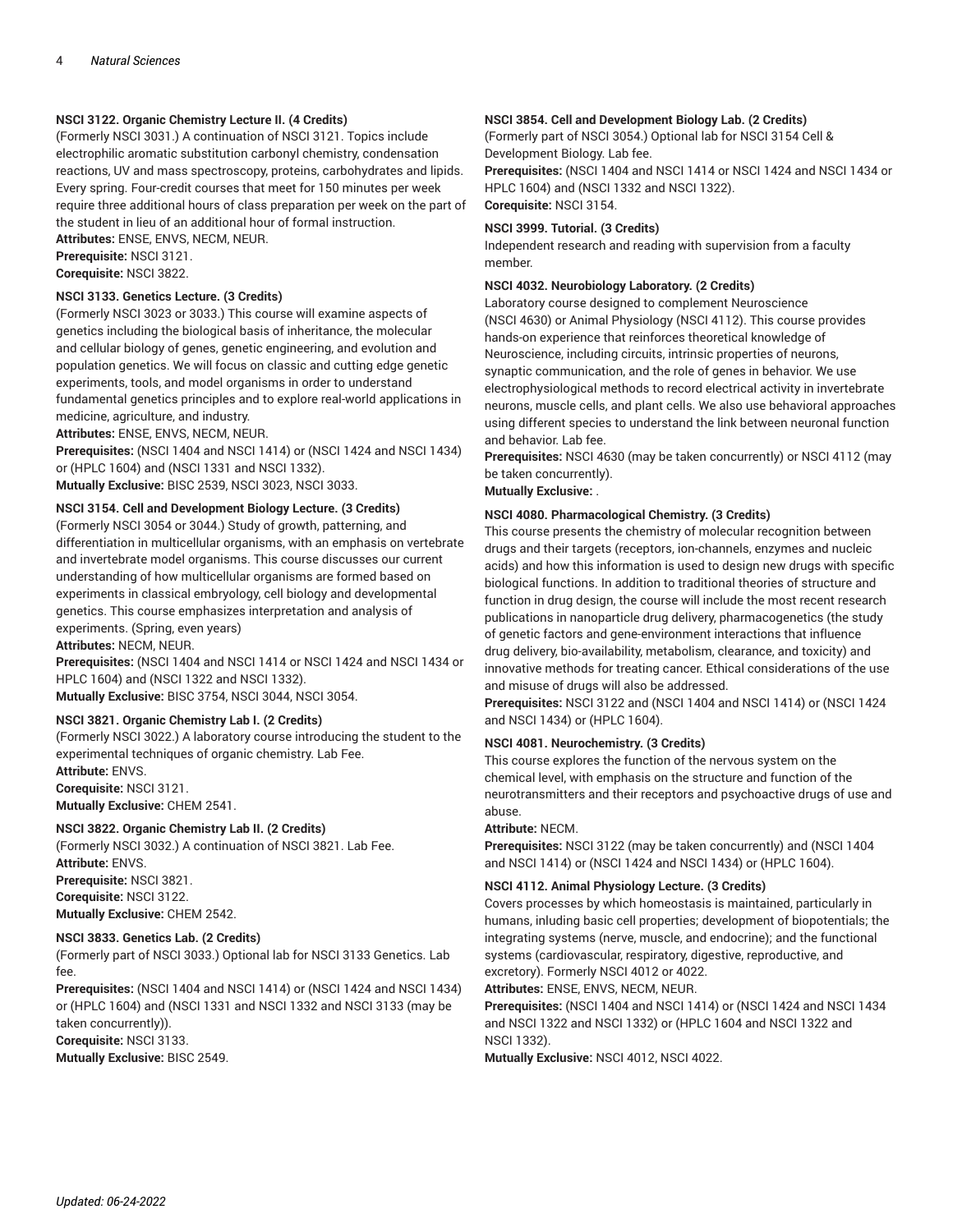#### **NSCI 4143. Advanced Microbiology Lecture. (3 Credits)**

(Formerly NSCI 4043.) Study of structural and functional characteristics of bacteria, fungi, viruses, and unicellular and multicellular eukaryotic animal parasites. Topics will include cell structure, physiological pathways, microbial genetics, disease mechanisms, and ecology. Laboratory experiments will acquaint students with techniques of isolation, culture, and identification of organisms from soil, water, food, and air; bacterial genetics and ecology.

**Attributes:** ENSE, ENVS.

**Prerequisites:** HPLC 1604 or (NSCI 1404 and NSCI 1414) or (NSCI 1424 and NSCI 1434) and (NSCI 1322.

**Corequisite:** NSCI 4843.

**Mutually Exclusive:** NSCI 4043.

### **NSCI 4144. Microanatomy Lecture. (3 Credits)**

(Formerly NSCI 4044.) Microscopic anatomy of mammalian cells and tissues. Theoretical analysis and practical techniques illustrate the interrelationships of structure and function in tissues and organs. Spring, odd years.

**Attributes:** NECM, NEUR.

**Prerequisites:** (NSCI 1404 and NSCI 1414) or (NSCI 1424 and NSCI 1434) or (HPLC 1604).

**Corequisite:** NSCI 4844. **Mutually Exclusive:** NSCI 4044.

#### **NSCI 4153. Biological Chemistry Lecture. (3 Credits)**

An introduction to the chemistry of biological molecules (carbohydrates, proteins, polynucleic acid and their constituents, and lipids), emphasizing their biosynthesis and role as biostructural building blocks. Other specialized topics to be covered include enzyme kinetics, mechanism and regulation; energy conversion and dynamics. (Every fall)

**Attributes:** ENSE, ENVS, NECM, NEUR.

**Prerequisites:** NSCI 3031 or NSCI 3122.

**Mutually Exclusive:** CHEM 4221.

#### **NSCI 4172. Diverse Biologies/Shared Humanity. (4 Credits)**

This course draws on readings and approaches from biology and literary studies to gain understanding of the diversity of human experience. Students will study the biological (genetic, metabolic, developmental, and neuronal) factors contributing to differences in human behavior, cognition, ability/disability, and appearance. Through the study of firstperson narratives, poems, and other texts (including film), students will gain insight into the lived experiences of people they might not otherwise have come to know, even as they deepen their appreciation of the interdependence of self and other. Through reflection on readings in literature and science, students will come to recognize more fully what these disciplinary approaches offer to understanding our place in the world and our responsibilities to one another.

**Attributes:** BEHR, BESN, BIOE, COLI, DISA, ENGL, ICC, PLUR. **Prerequisites:** (ENGL 2000 or COLI 2000 or CLAS 2000 or MLAL 2000 or HPLC 1201 or HPRH 1001) and (NSCI 1030 or NSCI 1051 or NSCI 1322 or NSCI 1404 or NSCI 1424 or NSCI 1502 or NSCI 1702 or HPLC 1604).

# **NSCI 4176. Molecular Biology Lecture. (3 Credits)**

(Formerly NSCI 4076.) This course covers the biology of the gene, including regulation and mechanism of replication, transcription and translation as well as principles of genetic engineering. The course emphasizes interpretation and analysis of experiments. The laboratory focuses on analysis and manipulation of DNA and RNA. (Spring, odd years). Completion of NSCI 3133 or NSCI 4143 are recommended along with required courses.

#### **Attributes:** NECM, NEUR.

**Prerequisites:** NSCI 3122 and (NSCI 1404 and NSCI 1414) or (NSCI 1424 and NSCI 1434) or (HPLC 1604).

**Corequisite:** NSCI 4876.

**Mutually Exclusive:** BISC 3752, NSCI 4076.

# **NSCI 4222. Science, Technology, and Society Values. (4 Credits)**

This course serves as a capstone seminar for senior natural science majors. Students will explore original literature, the relationship of the natural sciences to other disciplines, and ethical considerations in the sciences. Four-credit courses that meet for 150 minutes per week require three additional hours of class preparation per week on the part of the student in lieu of an additional hour of formal instruction. **Attributes:** ENVS, EPLE.

#### **NSCI 4630. Neuroscience. (3 Credits)**

The goal of this course is to provide students majoring in integrative neuroscience or in natural sciences with a sophisticated understanding of neuroscience. The topics covered in the first half of the course focus on fundamental properties of neurons, including intrinsic biophysical properties, synaptic transmission, neurogenetics, and anatomical organization. This knowledge is essential and serves as a foundation for more complex topics in the second half, such as understanding of all sensory systems, circadian rhythms, behavior, and learning and memory. We use several neuroscience texts as well as recently published science literature. Concurrent enrollment in NSCI 4032 (Neurobiology Laboratory) is strongly recommended.

#### **Attribute:** NEUR.

**Prerequisites:** NSCI 1322 and (NSCI 1404 and NSCI 1414) or (NSCI 1424 and NSCI 1434) or (HPLC 1604).

**Mutually Exclusive:** BISC 4532.

#### **NSCI 4812. Animal Physiology Lab. (2 Credits)**

(Formerly part of NSCI 4012.) Optional lab for NSCI 4112 Animal Physiology or NSCI 4630 Neuroscience. This course provides hands-on experience that reinforces theoretical knowledge of human and animal physiology, including circuits, intrinsic properties of neurons, synaptic communication, cardiac function, muscle function, lung function, and human brain activity. We use electrophysiological methods to record physiological activity, including: synaptic activity from invertebrate neurons, muscle function in invertebrates and humans, lung function and humans. Lab fee.

**Corequisite:** NSCI 4112.

**Mutually Exclusive:** .

# **NSCI 4843. Advanced Microbiology Lab. (2 Credits)**

(Formerly part of NSCI 4043.) Lab for NSCI 4143, required. Lab fee. **Corequisite:** NSCI 4143.

#### **NSCI 4844. Microanatomy Lab. (2 Credits)**

(Formerly part of NSCI 4044.) Lab for NSCI 4144, required. Lab fee. **Corequisite:** NSCI 4144.